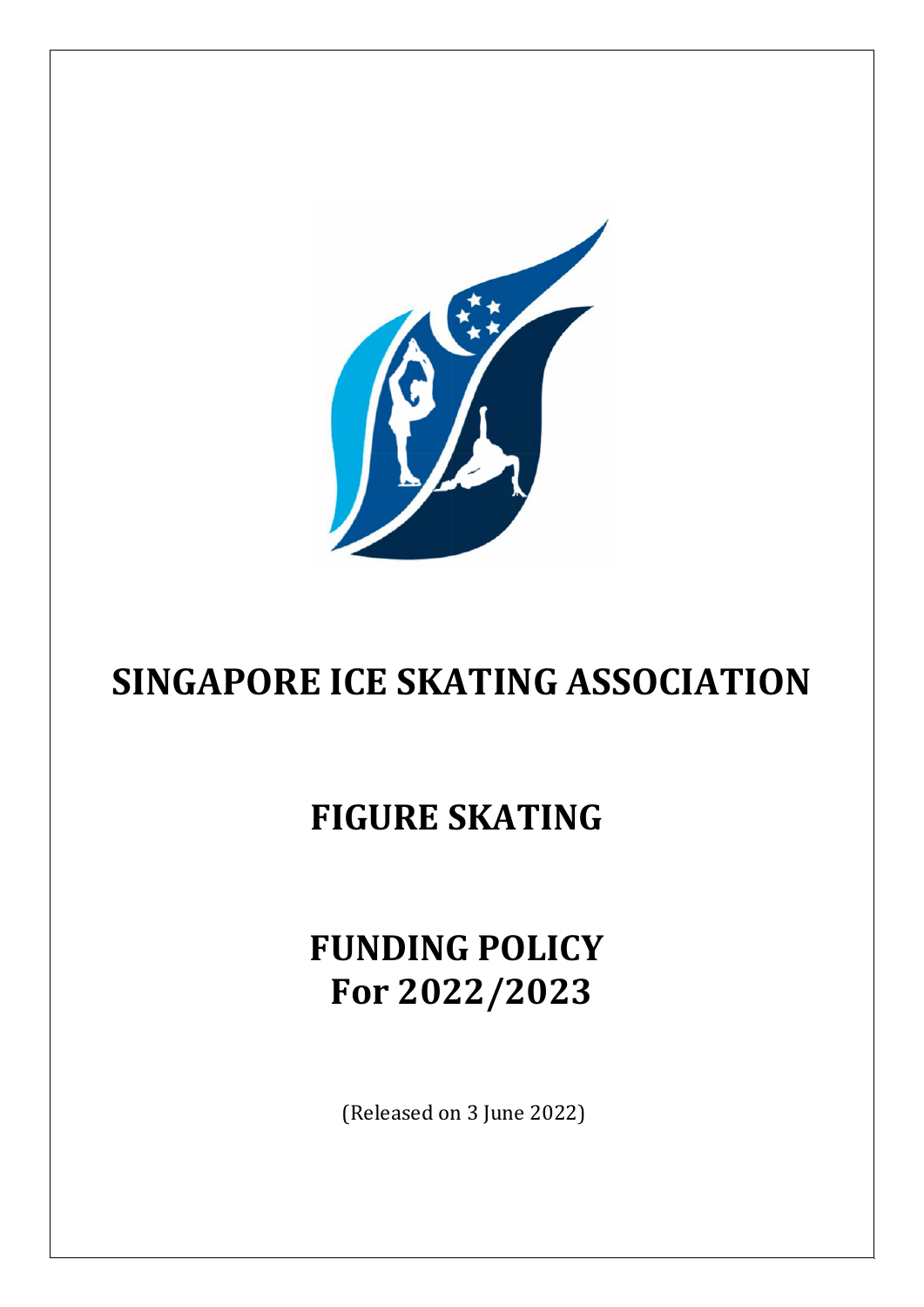

### **1.0 INTRODUCTION**

- 1.1 The objective of the Singapore Ice Skating Association (SISA) Funding Policy outlines the guidelines for athlete funding to ISU and International Events in the 2022/2023 International Skating Season.
- 1.2 This Policy applies to all eligible figure skating athletes, who are currently in the SISA International Squad or SISA Development Squad, members of SISA and nominated by SISA to represent Singapore at ISU, International, Regional and/or local events.
- 1.3 This Funding Policy commences at the beginning of the 2022/2023 International Skating Season and remains in force until amended or revoked by the SISA Executive Committee.

| 2022/2023<br>International<br><b>Skating Season</b> | Commences 1st July 2022 and concludes 30th June 2023                                                                                                                                                                                                                                                                             |  |  |
|-----------------------------------------------------|----------------------------------------------------------------------------------------------------------------------------------------------------------------------------------------------------------------------------------------------------------------------------------------------------------------------------------|--|--|
| <b>ISU</b>                                          | <b>International Skating Union</b>                                                                                                                                                                                                                                                                                               |  |  |
| <b>ISU Events</b>                                   | ISU Worlds, World Junior, Four Continents, Grand Prix,<br>Junior Grand Prix.                                                                                                                                                                                                                                                     |  |  |
| <b>International Events</b>                         | All other competitions on the ISU Calendar                                                                                                                                                                                                                                                                                       |  |  |
| Eligible                                            | Age Eligibility ISU Rule 108 and meet all ISU and SISA<br>residency requirements (ISU Communication 1420) to<br>be able to represent Singapore.                                                                                                                                                                                  |  |  |
| <b>SISA Selection Panel</b>                         | A panel comprising of up to five but no less than 3<br>National selectors as appointed by SISA Executive<br>Committee.                                                                                                                                                                                                           |  |  |
| Air Travel Time                                     | Air travel time is calculated from the skaters registered<br>training / home base location to the designated airport<br>closest to where the competition is to be held.                                                                                                                                                          |  |  |
| <b>International Squad</b>                          | Figure Skating athletes within the respective division<br>(Basic Novice, Intermediate Novice, Advanced Novice,<br>Junior and Senior) who have achieved the minimum<br>standard (SISA Minimum Technical Scores) to be<br>considered for selection for ISU international events                                                    |  |  |
| Development Squad                                   | Figure Skating athletes within the respective division<br>(Basic Novice, Intermediate Novice, Advanced Novice,<br>Junior and Senior) who have achieved the minimum<br>standard (SISA Minimum Development Technical Scores)<br>to be considered for selection to selected ISU<br>international events by the SISA Selection Panel |  |  |

1.4 The following definitions apply throughout this policy: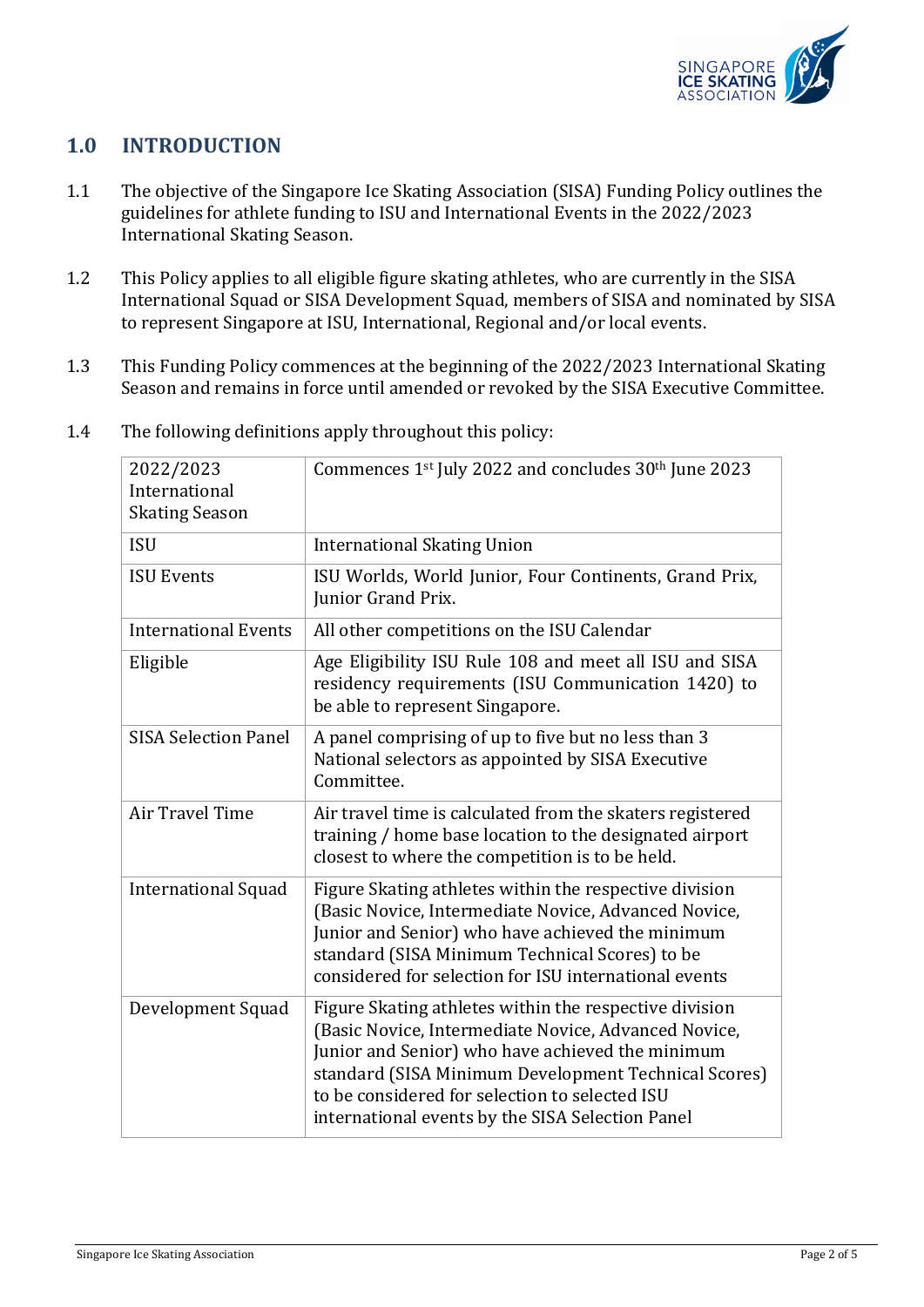

#### **2.0 GUIDELINES**

All athletes/teams are eligible for funding for the Skating Season as according to the table below.

Funding is for travel expenses. Please refer to the funding application form for list of required supporting documents upon submission.

| Competition                                                                                                                                       | <b>Discipline</b> | <b>Result</b>                                                                                                                              | <b>Funding</b>             |
|---------------------------------------------------------------------------------------------------------------------------------------------------|-------------------|--------------------------------------------------------------------------------------------------------------------------------------------|----------------------------|
| World Championships++                                                                                                                             | Singles/Pairs/    | Compete in Short Program                                                                                                                   | \$1500 per athlete         |
|                                                                                                                                                   | Ice Dance         |                                                                                                                                            |                            |
| <b>Four Continents</b><br>$Championships++$                                                                                                       | Singles/Pairs/    | <b>Competes in Short Program</b>                                                                                                           | \$1500 per athlete         |
|                                                                                                                                                   | Ice Dance         |                                                                                                                                            |                            |
| Junior World<br>$Championships++$                                                                                                                 | Singles/Pairs/    | Compete in Short Program                                                                                                                   | \$1500 per athlete         |
|                                                                                                                                                   | Ice Dance         |                                                                                                                                            |                            |
| $GP$ Events $(*)$                                                                                                                                 | All               | Top 10                                                                                                                                     | \$500 per athlete          |
|                                                                                                                                                   |                   | Travel costs provided by ISU                                                                                                               |                            |
| JGP Events $(*)$ ++                                                                                                                               | Singles/Pairs/    | Compete in Short Program                                                                                                                   | \$1000 per athlete         |
|                                                                                                                                                   | Ice Dance         |                                                                                                                                            |                            |
| <b>International Competitions</b><br>as listed on the ISU Calendar<br>(air travel time > 5 hours)                                                 | All               | Compete in Short Program<br>for Advanced Novice / Junior<br>/ Senior or Compete in Free<br>Skate for Basic /<br><b>Intermediate Novice</b> | \$500 per athlete $\omega$ |
| <b>International Competitions</b><br>as listed on the ISU Calendar<br>(air travel time < 5 hours)<br>and SISA Nominated<br><b>Benchmark Event</b> | All               | Compete in Short Program<br>for Advanced Novice / Junior<br>/ Senior or Compete in Free<br>Skate for Basic /<br><b>Intermediate Novice</b> | \$300 per athlete @        |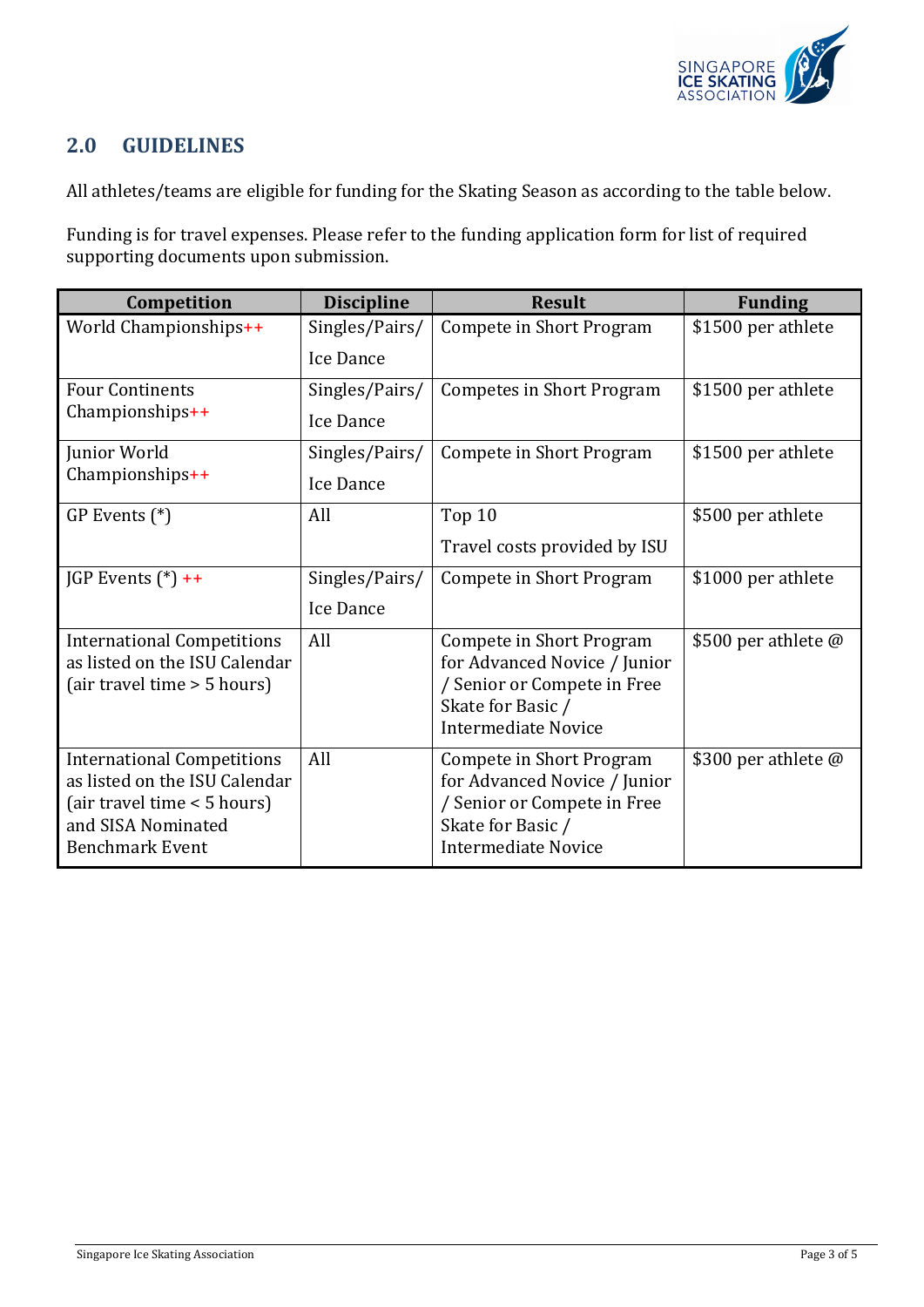

#### **Bonuses**

| Competition                                                    | <b>Discipline</b>           | <b>Result</b>                                                                                                                                                           | <b>Funding</b>                                                                  |
|----------------------------------------------------------------|-----------------------------|-------------------------------------------------------------------------------------------------------------------------------------------------------------------------|---------------------------------------------------------------------------------|
| Bonuses $(\infty)$                                             | Senior                      | Achieve the ISU minimum<br><b>Technical score for World</b><br><b>Figure Skating</b><br>Championships at senior<br>international competitions,<br>ISU Championships (#) | \$500 per athlete<br>per program<br>3-month free<br>utilization of local<br>ice |
| Bonuses $(\infty)$                                             | Senior                      | Achieve the ISU minimum<br>technical score for Four<br>Continents Championships at<br>senior international<br>competitions or ISU<br>Championships $(\S)$               | \$250 per athlete<br>per program<br>2-month free<br>utilization of local<br>ice |
| Bonuses $(\infty)$                                             | Junior                      | Achieve the ISU minimum<br>technical score for Junior<br>World Championships at<br>junior international<br>competitions, JGP's or Junior<br>World Championships (^)     | \$250 per athlete<br>per program<br>1-month free<br>utilization of local<br>ice |
| <b>World Championships</b><br>or Junior World<br>Championships | Singles/Pairs/<br>Ice Dance | Qualifies for Free Program                                                                                                                                              | \$1000 per athlete<br>2-month free<br>utilization of local<br>ice               |
| <b>Four Continents</b><br>Championships                        | Singles/Pairs/<br>Ice Dance | Finishes in Top 18 in Short<br>Program and qualifies for<br>Free Program                                                                                                | \$1000 per athlete<br>1-month free<br>utilization of local<br>ice               |